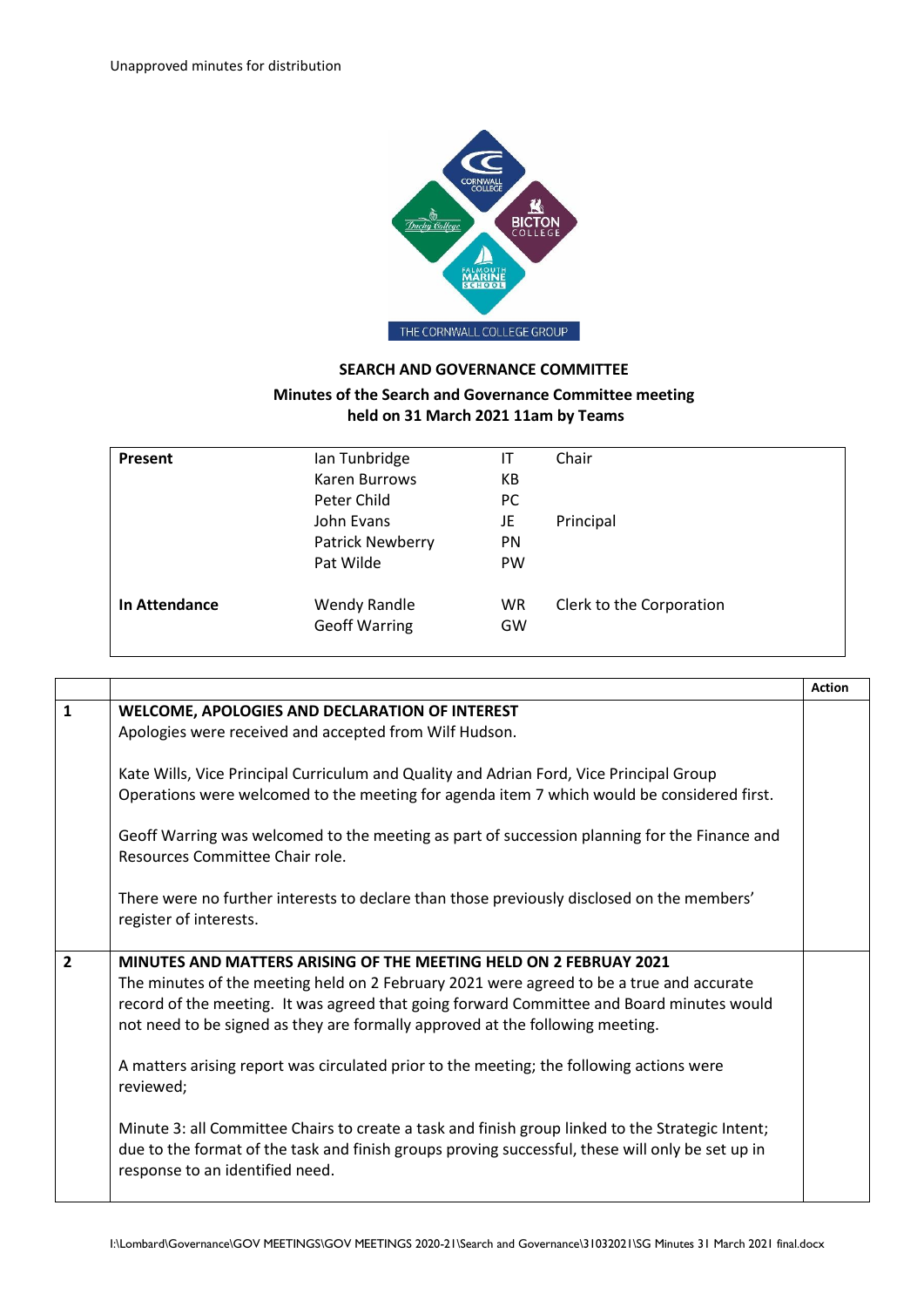| $\overline{\mathbf{z}}$<br>7.1 | <b>REPORTS TO BOARD</b><br><b>Executive summaries/ Insight reports</b><br>It was noted that the report proforma will be reviewed to reflect the cross cutting themes, links<br>to the risk register and strategic aims. It was noted that some of the reports to Board have<br>become more succinct.                                                                                                                                                                                                                                                                                                                                                                                                                                                                                                                               |                                                                             |
|--------------------------------|------------------------------------------------------------------------------------------------------------------------------------------------------------------------------------------------------------------------------------------------------------------------------------------------------------------------------------------------------------------------------------------------------------------------------------------------------------------------------------------------------------------------------------------------------------------------------------------------------------------------------------------------------------------------------------------------------------------------------------------------------------------------------------------------------------------------------------|-----------------------------------------------------------------------------|
| 7.2                            | Committee meeting reports to Board and Feedback from the Principal and Vice Principals<br>The Committee reflected on the decision at the recent Board meeting to delegate decision<br>making, where feasible, to Committee, whilst continuing to report key strategic issues to Board<br>with more operational/ routine matters remaining with Committee. The need to avoid<br>duplication of reporting whilst ensuring effective communication between Committee and Board<br>was noted.                                                                                                                                                                                                                                                                                                                                          |                                                                             |
|                                | After lengthy discussion, it was agreed that the Committee Chairs, with support from the Clerk to<br>the Corporation, would compile a one page report summarising the three strategic areas covered<br>at Committee to be communicated to Board; this would be compiled after the completion of the<br>minutes. This will be implemented next term and its impact reviewed at the September Search<br>and Governance Committee.                                                                                                                                                                                                                                                                                                                                                                                                    | <b>ALL</b><br><b>WR</b>                                                     |
| 3                              | FOLLOW UP ON ETF REVIEW FROM BOARD/ GOVERNANCE ACTION PLANS AND KPIS<br>The Committee considered the outcomes of the presentation delivered by the Vice Chair on the<br>ETF review report at the recent Board meeting. It was agreed that the following actions be<br>progressed:<br>A Task and finish group to consider the report will meet in April; this includes new and staff<br>governors.<br>Merge the existing Governance Action Plan and the ETF report action plan for the next<br>٠<br>academic year, which will then fall to this Committee to deliver on; a standing agenda item.<br>Implement deep dives on the operating statement in the summer term<br>٠<br>Set up a Governor mentoring scheme for those interested.<br>٠<br>Consider the implementation of 'speed dating' to encourage Board relationships<br>٠ | <b>PC</b><br>PC/<br><b>WR</b><br><b>WR</b><br><b>WR</b><br>WR/<br><b>PW</b> |
| 4                              | BOARD CAPACITY/ FACE TO FACE MEETINGS & LOCATION OF MEETINGS<br>The Committee reflected on the impact of Covid on face to face meetings. After discussion it was<br>agreed that the Board consider a move to a mix of face to face and virtual meetings. Committees<br>to determine how they wish to progress.<br>When the longer term impact of Covid on meetings is known, the Board will consider the impact<br>of holding meetings at different campuses.                                                                                                                                                                                                                                                                                                                                                                      | <b>WR</b><br><b>WR</b>                                                      |
| 5                              | <b>DELEGATIONS TO COMMITTEES</b><br>What comes to Board and takes up time<br>٠<br>What Committees feel they should have delegated<br>٠<br>Summary of what cannot be delegated from Board<br>٠<br>The non delegable activities from the Instrument and Articles and the Committee Terms of<br>Reference (TOR) had been circulated prior to the meeting; Governor concluded there were<br>minimal activities that could not be delegated.<br>After discussion it was agreed that the Committee Chairs, suitable ELT representatives and the<br>Clerk to the Corporation will create proposals for delegations to Committees, these will be<br>reviewed at Committee alongside their potential impact on Committee Terms of Reference (TOR)<br>and College policy.                                                                    | Chairs<br>WR                                                                |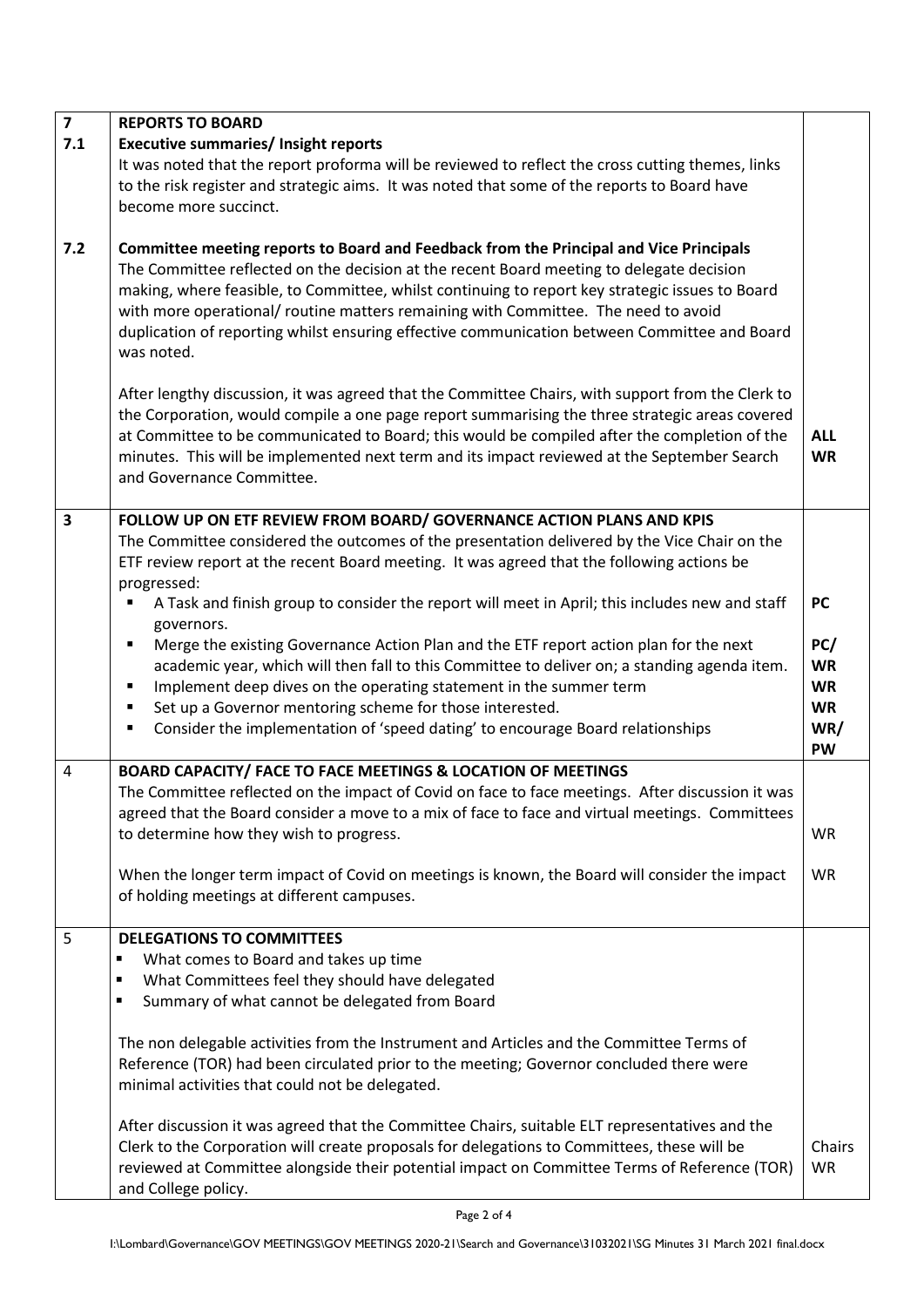|          | The Board will consider an overall scheme of delegation at Board on 07/07/2021 to come into<br>effect at the next academic year.                                                                                                                                                                                                                                                                                    | <b>WR</b>          |
|----------|---------------------------------------------------------------------------------------------------------------------------------------------------------------------------------------------------------------------------------------------------------------------------------------------------------------------------------------------------------------------------------------------------------------------|--------------------|
|          | <b>Annual planner</b><br>The Clerk to the Corporation plans to create an annual work plan to include monitoring of the<br>strategic aims and compliance tasks for the Corporation in time for the next academic year.                                                                                                                                                                                               | <b>WR</b>          |
| 6        | Meeting schedule/ structure for 2021/22 - present structures are in place<br>The existing meeting structure was considered. After discussion it was agreed that the proposals<br>for increased delegations to Committee and Committee reporting to Board be implemented and<br>reviewed, this would determine the need for any future amendments to the meeting schedule.                                           |                    |
| 8<br>8.1 | <b>BOARD DEVELOPMENT</b><br><b>BOARD STRATEGY DAY MAY AGENDA;</b><br>Suggestions to include; risk appetite discussion, College response to LEP priorities and the<br>College's green agenda, governance highlights from the white paper                                                                                                                                                                             |                    |
|          | The Committee considered the sessions they would like to receive as part of the Board Strategy<br>Day. After discussion it was agreed that the Principal would arrange the Strategy Day agenda to<br>include an AOC briefing, a session on sustainability to include a sustainable Curriculum and funds<br>required to ensure sustainable buildings, and a session on the LEP priorities and their green<br>agenda. |                    |
|          | A discussion took place on the 14-16 year old provision, noting that the original target of 140<br>students by 2027 would be met early, with predicted numbers for September 2021 at 200<br>learners. Provision for Year 9 pupils will be funded by Cornwall Council. The impact of this<br>provision on the campuses requires strategic thought.                                                                   |                    |
| 8.2      | Pre Board July 7 <sup>th</sup><br>The Committee agreed the proposal for a team building session for the pre Board session in July,<br>noting this links to the recommendations in the ETF review report. The annual Board dinner will<br>take place afterwards, Covid restrictions permitting.                                                                                                                      |                    |
|          | It was noted that the Student Awards will take place at Eden; further details to follow.                                                                                                                                                                                                                                                                                                                            |                    |
| 9        | <b>Board membership</b><br><b>Lead Governor roles</b><br>A discussion took place on the Lead Governor roles;<br>the roles would link to strategic aims and cross cutting themes<br>role descriptions are being created<br>the impact of the lead governors will be reviewed annually<br>It was noted that Michael Hambly be formally titled as the Lead Governor for land based<br>п<br>provision.                  | <b>WR</b><br>WR/IT |
|          | It was agreed that staff governors join Committees moving forward. The Clerk will liaise with<br>staff governors and the Chair to identify Committees linked to skills set.                                                                                                                                                                                                                                         | <b>WR</b>          |
|          | The Committee noted the impact of the use of Lead Governor roles and task and finish groups to<br>engage all Board members.                                                                                                                                                                                                                                                                                         |                    |
|          | A discussion took place on the major capital projects and the oversight function required of the<br>Board. It was noted that a task and finish group had previously prepared a paper that provided                                                                                                                                                                                                                  |                    |

٦